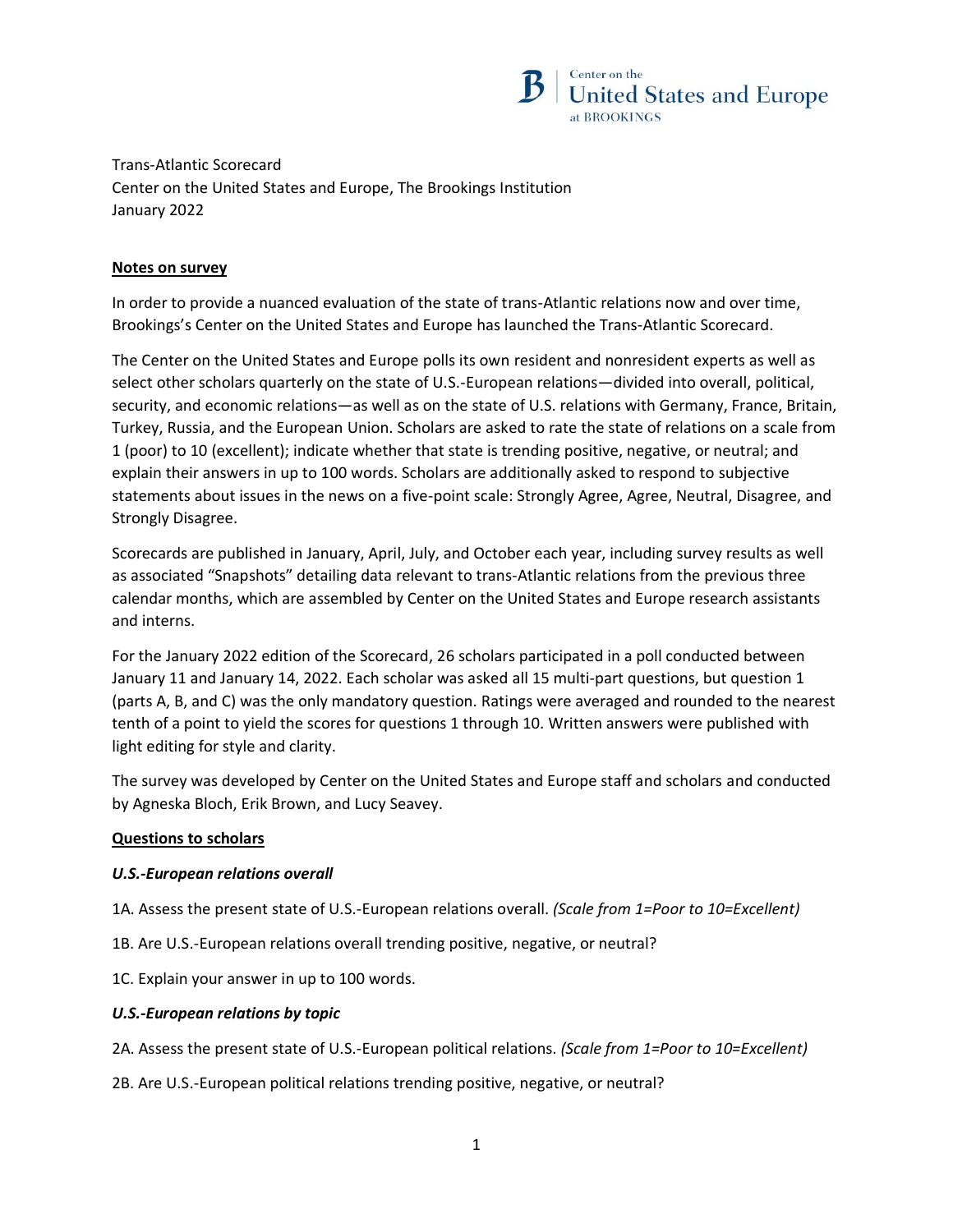

- 2C. Explain your answer in up to 100 words.
- 3A. Assess the present state of U.S.-European security relations. *(Scale from 1=Poor to 10=Excellent)*
- 3B. Are U.S.-European security relations trending positive, negative, or neutral?
- 3C. Explain your answer in up to 100 words.
- 4A. Assess the present state of U.S.-European economic relations. *(Scale from 1=Poor to 10=Excellent)*
- 4B. Are U.S.-European economic relations trending positive, negative, or neutral?
- 4C. Explain your answer in up to 100 words.

### *Bilateral U.S.-European relationships*

5A. Assess the present state of U.S.-German relations. *(Scale from 1=Poor to 10=Excellent)*

- 5B. Are U.S.-German relations trending positive, negative, or neutral?
- 6A. Assess the present state of U.S.-French relations. *(Scale from 1=Poor to 10=Excellent)*
- 6B. Are U.S.-French relations trending positive, negative, or neutral?
- 7A. Assess the present state of U.S.-British relations. *(Scale from 1=Poor to 10=Excellent)*
- 7B. Are U.S.-British relations trending positive, negative, or neutral?
- 8A. Assess the present state of U.S.-Turkish relations. *(Scale from 1=Poor to 10=Excellent)*
- 8B. Are U.S.-Turkish relations trending positive, negative, or neutral?
- 9A. Assess the present state of U.S.-Russian relations. *(Scale from 1=Poor to 10=Excellent)*
- 9B. Are U.S.-Russian relations trending positive, negative, or neutral?
- 10A. Assess the present state of U.S.-European Union relations. *(Scale from 1=Poor to 10=Excellent)*
- 10B. Are U.S.-European Union relations trending positive, negative, or neutral?

#### *In the news*

11A. Russia will launch a further military incursion into Ukraine by March 31, 2022. *(Select one: Strongly Agree / Agree / Neutral / Disagree / Strongly Disagree)*

11B. Explain your answer in up to 100 words.

12A. The new German government will cancel the Nord Stream 2 pipeline. *(Select one: Strongly Agree / Agree / Neutral / Disagree / Strongly Disagree)*

12B. Explain your answer in up to 100 words.

13A. Negotiations in Vienna on a return to the JCPOA will fail to result in agreement. *(Select one: Strongly Agree / Agree / Neutral / Disagree / Strongly Disagree)*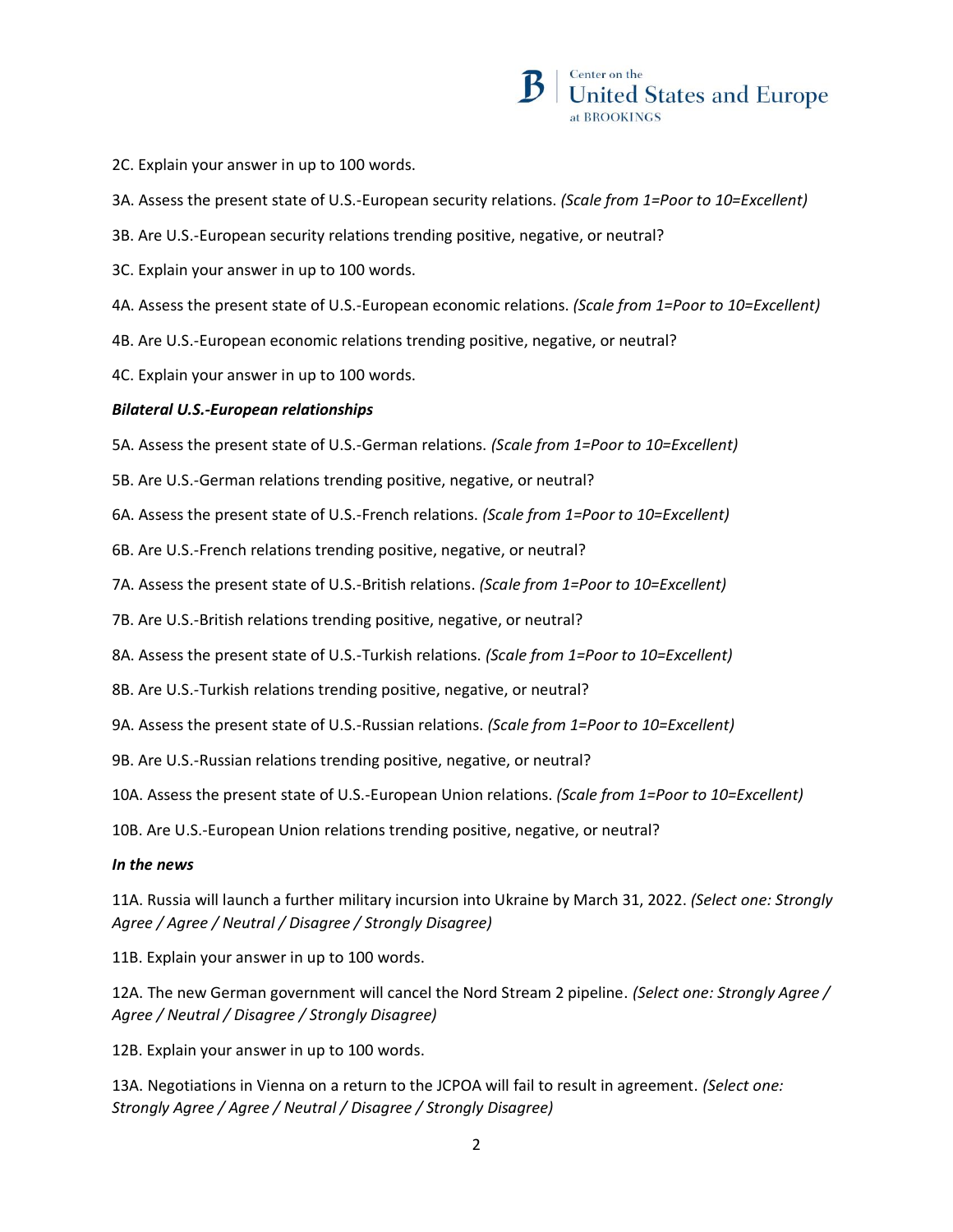

13B. Explain your answer in up to 100 words.

14A. China's pressure on Lithuania will result in greater solidarity amongst EU member states in the face of coercive measures from Beijing. *(Select one: Strongly Agree / Agree / Neutral / Disagree / Strongly Disagree)*

14B. Explain your answer in up to 100 words.

15A. Following David Frost's resignation from the UK government, the United Kingdom will no longer seek to replace the Northern Ireland protocol as part of its agreement with the EU.

*(Select one: Strongly Agree / Agree / Neutral / Disagree / Strongly Disagree)*

15B. Explain your answer in up to 100 words.

#### **Scholars participating**

| Riccardo Alcaro   | <b>Research Coordinator and Head</b><br>of the Global Actors<br>Programme, Istituto Affari<br>Internazionali      | <b>Answering Questions 1-15</b>        |
|-------------------|-------------------------------------------------------------------------------------------------------------------|----------------------------------------|
| Pavel K. Baev     | Nonresident Senior Fellow,<br>Center on the United States and<br>Europe, Foreign Policy,<br><b>Brookings</b>      | <b>Answering Questions 1-15</b>        |
| Carlo Bastasin    | Nonresident Senior Fellow,<br>Center on the United States and<br>Europe, Foreign Policy,<br><b>Brookings</b>      | Answering Questions 1-6; 10-<br>12; 14 |
| Célia Belin       | Visiting Fellow, Center on the<br>United States and Europe,<br>Foreign Policy, Brookings                          | <b>Answering Questions 1-15</b>        |
| Max Bergmann      | Senior Fellow, Center for<br><b>American Progress</b>                                                             | <b>Answering Questions 1-15</b>        |
| Nicholas Danforth | Non-Resident Senior Research<br>Fellow, Hellenic Foundation for<br>European and Foreign Policy,<br><b>FLIAMEP</b> | <b>Answering Questions 1-15</b>        |
| Giovanna De Maio  | Visiting Fellow, Institute for<br>European, Russian, and Eurasian<br>Studies, George Washington<br>University     | <b>Answering Questions 1-15</b>        |
| Samuel Denney     | German Chancellor Fellow,<br><b>Heinrich Böll Foundation</b>                                                      | <b>Answering Questions 1-15</b>        |
| James Goldgeier   | <b>Robert Bosch Senior Visiting</b><br>Fellow, Center on the United                                               | <b>Answering Questions 1-15</b>        |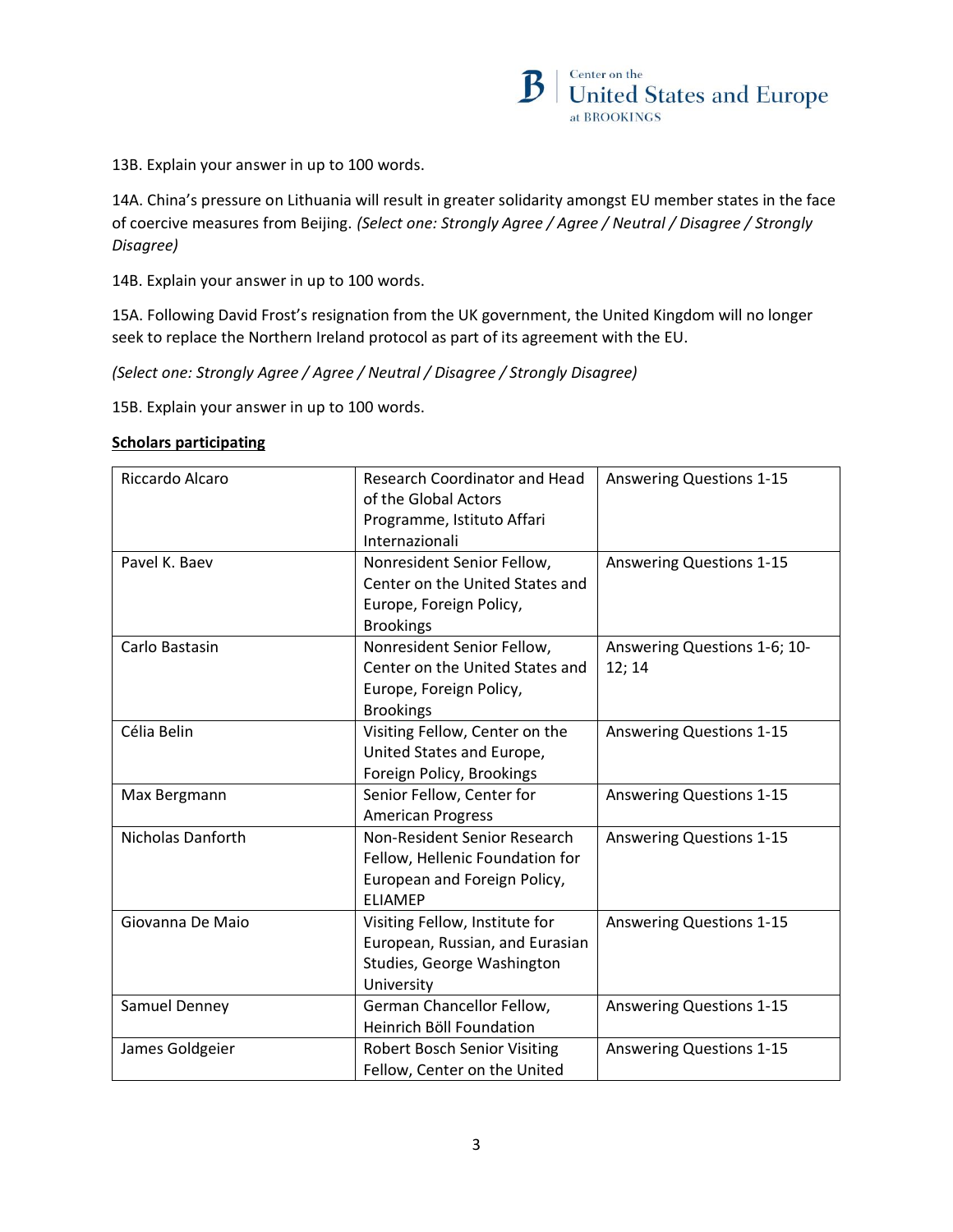

|                         | States and Europe, Foreign<br>Policy, Brookings                                                                        |                                              |
|-------------------------|------------------------------------------------------------------------------------------------------------------------|----------------------------------------------|
| Daniel S. Hamilton      | Nonresident Senior Fellow,<br>Center on the United States and<br>Europe, Foreign Policy,<br><b>Brookings</b>           | <b>Answering Questions 1-15</b>              |
| Ryan Hass               | Michael H. Armacost Chair and<br>Senior Fellow, Center for East<br>Asia Policy Studies, Foreign<br>Policy, Brookings   | Answering Questions 1-7; 9; 11;<br>$13 - 14$ |
| <b>Bruce Jones</b>      | Director, Project on<br>International and Strategy,<br>Foreign Policy, Brookings                                       | <b>Answering Questions 1-15</b>              |
| Lucian Kim              | Fellow, The Wilson Center                                                                                              | <b>Answering Questions 1-10</b>              |
| James Kirchick          | Columnist, Tablet Magazine                                                                                             | Answering Questions 1-3; 5-7;<br>$9 - 15$    |
| <b>Anand Menon</b>      | Director, The UK in a Changing<br>Europe                                                                               | <b>Answering Questions 1-15</b>              |
| <b>Manuel Muñiz</b>     | Dean, IE School of Global and<br><b>Public Affairs</b>                                                                 | <b>Answering Questions 1-15</b>              |
| <b>Ted Piccone</b>      | Nonresident Senior Fellow,<br>Center for Security, Strategy,<br>and Technology, Foreign Policy,<br><b>Brookings</b>    | <b>Answering Questions 1-15</b>              |
| <b>Steven Pifer</b>     | Nonresident Senior Fellow,<br>Center on the United States and<br>Europe, Foreign Policy,<br><b>Brookings</b>           | <b>Answering Questions 1-15</b>              |
| Jana Puglierin          | Head and Senior Policy Fellow,<br>European Council on Foreign<br><b>Relations Berlin</b>                               | Answering Questions 1-12; 14-<br>15          |
| Douglas A. Rediker      | Nonresident Senior Fellow,<br>Global Economy and<br>Development, Brookings                                             | <b>Answering Questions 1-15</b>              |
| Rachel Rizzo            | Nonresident Senior Fellow,<br>Europe Center, Atlantic Council                                                          | <b>Answering Questions 1-15</b>              |
| Jeremy Shapiro          | Nonresident Senior Fellow,<br>Center on the United States and<br>Europe, Foreign Policy,<br><b>Brookings</b>           | <b>Answering Questions 1-15</b>              |
| Constanze Stelzenmüller | <b>Fritz Stern Chair and Senior</b><br>Fellow, Center on the United<br>States and Europe, Foreign<br>Policy, Brookings | <b>Answering Questions 1-15</b>              |